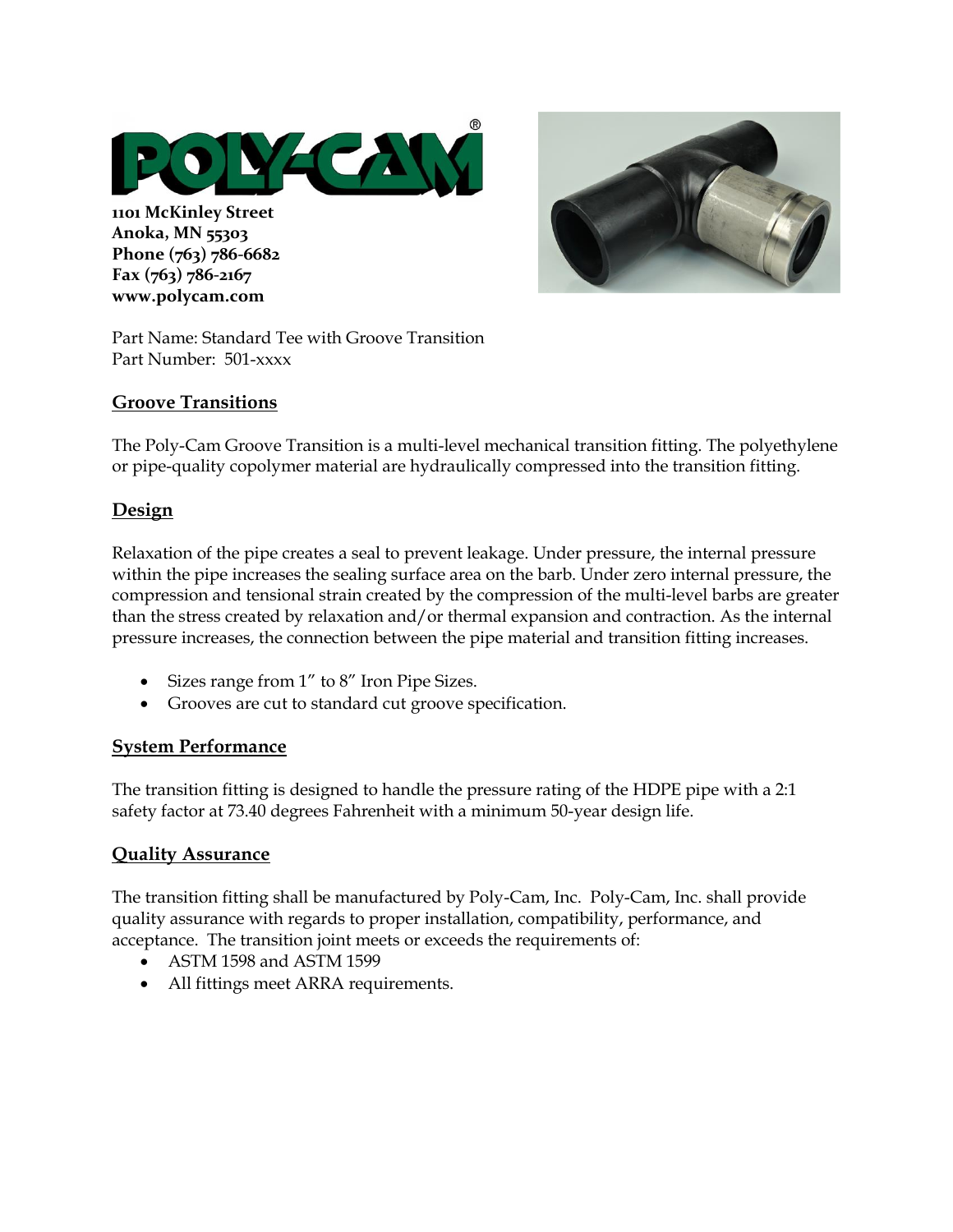# **Installation**

**HDPE pipe end:** Install transition fitting to comply with the pipe manufacturer's recommended procedures. All field welds shall be completed per Plastic Pipe Institute's welding procedure for butt fusion.

**Steel Fitting:** The entrance of the coupling is tapered at the beginning. The polyethylene or copolymer material is cold pressed into the coupling. This allows the material to relax into the multi-level barb system.

### **Material**

#### **Steel Fitting:**

- Manufactured of Carbon Steel (A53 or A106 grade), Type 304, or Type 316 (ASTM A249 or ASTM A269) and or ERW pipe (ASTM SA-312)
- For carbon steel, the epoxy coating (IF 194T Red Iron Oxide) is fusion bonded to the metal. Meets NSF 61, FDA 175.300, AWWA C116-01,C213-01, UL 262 and FM 1120/1130

#### **High-Density Polyethylene:** HDPE pipe

- Meets ASTM D-3350 with minimum cell classification values of 345464C (PE 3408), PE445574C (PE 4710)
- Meets ASTM F714.
- Density shall be no less than  $0.955$  g/cm as referenced in ASTM D1505
- Melt index no greater than 0.15 g/10 minutes when tested per ASTM D 1238
- Tensile Strength at Yield –tensile shall be 3,200 psi to less than 3,500 psi as referenced in ASTM D638
- ESCR-Environmental Stress Crack Resistance shall be over 5,000 hours with zero failures when tested per ASTM D 1693-Condition C
- All pipe meets ASTM 3035.
- All certifications will be submitted upon request.

# **Warranty**

The warranty period is one year after the date of substantial completion of installation.